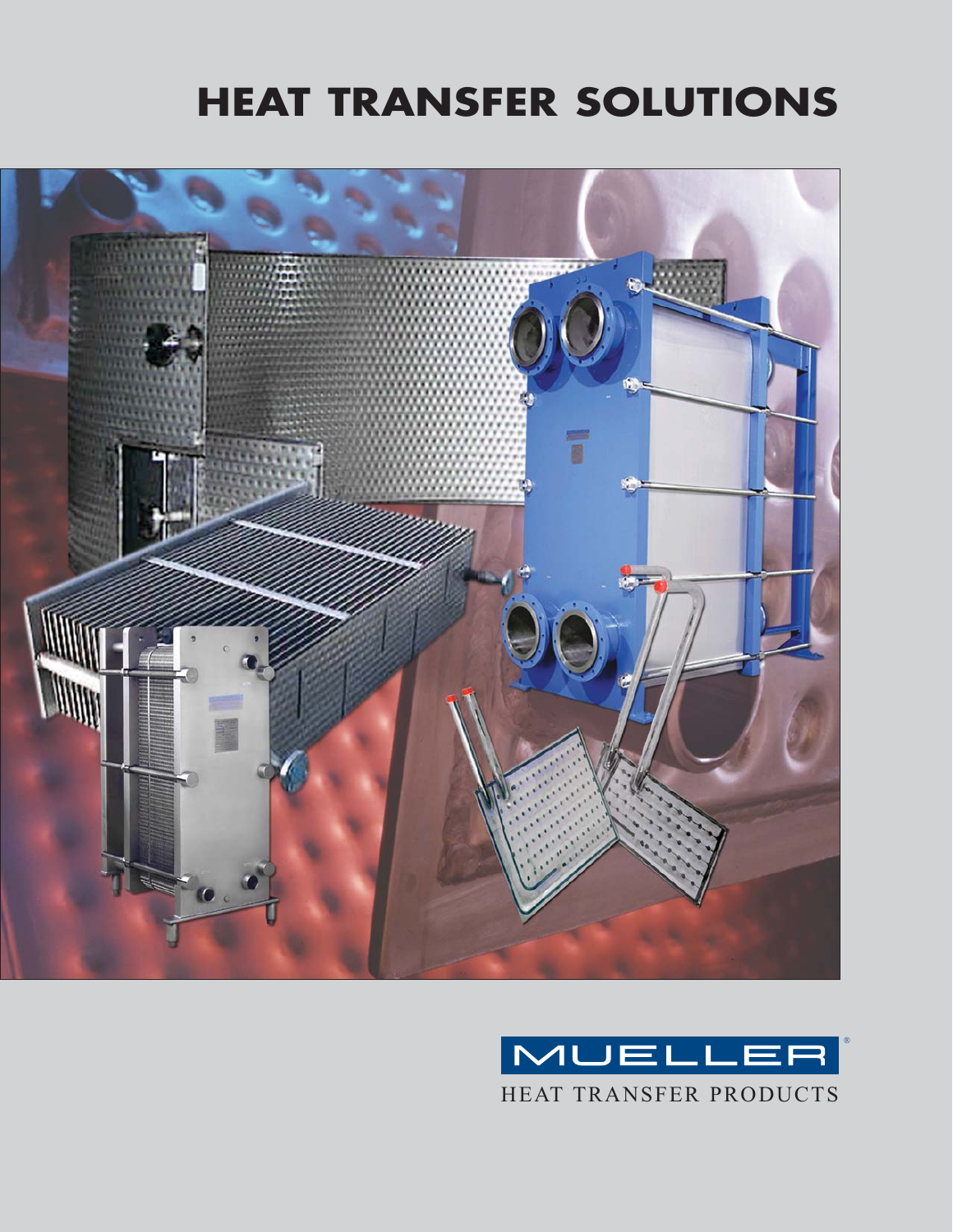The Accu-Therm is a compact heat exchanger consisting of embossed heat transfer plates with perimeter gaskets to contain pressure and control the flow of each medium. The gasketed plates are assembled in a pack, mounted on upper and lower guide rails, and compressed between two end frames with compression bolts.

Fluids enter the Accu-Therm through end frame connections and are distributed to the plates through ports in each corner of the plates. The flow to individual passages between plates is controlled by alternate placement of port gaskets.

Mueller is proud to offer a whole new dimension to heat exchangers. Especially suited for large HVAC and industrial applications, the new AT190 and AT200 series plates come complete with a full range of thermal length options. Now we have 8" and 12" diameter ports for your largest flow rate needs and a variety of plate lengths to meet your individual temperature requirements.

With the addition of these new plates, we have a more complete and more competitive plate family to meet all your application needs.

#### *Accu-Therm "Free Flow" Plates*

Mueller also offers the expandable, lightweight Accu-Therm free flow plate heat exchanger which features an exclusive heat transfer plate designed with a completely open fluid flow channel, making it ideal for viscous products, slurries, and effluent streams that contain particles which can block the flow channels and plug up conventional heat exchangers. Each medium is individually gasketed in the free flow plate heat exchanger, making it ideal for applications where product contamination cannot be tolerated. In addition, these compact units are easy to disassemble and clean, which means less down time and costs during maintenance.



- ◆ Energy recovery banks
- ◆ Clamp-on and immersion sections
- ◆ Cryogenic shrouds
- ◆ Drum warmers
- Frost and steam pans
- Fluidized bed dryers
- ◆ Freeze drying shelves
- Ice-making plates
- ◆ Internal baffles
- ◆ Jacketed cylinders and troughs
- ◆ Jacketed heads and cones
- Liquid natural gas vaporizers
- ◆ Dye beck heaters
- ◆ Vacuum drums
- ◆ Flue gas reheaters
- ◆ Falling film water and brine chillers
- ◆ Internal condensers and reboilers

# **Mueller® Has the Perfect Solution for Your Heat Transfer Needs!**

### **Accu-Therm® Plate Heat Exchangers**

Mueller Temp-Plate heat transfer surface is a panel-type heat exchanger that can be made in an endless range of shapes and sizes. It is ideally suited for applications involving high pressures and temperature extremes.

Mechanically polished or electropolished surface finishes are available for sanitary or high purity applications. These features combine to make our Temp-Plate one of the most efficient, economical, and versatile heat transfer products on the market today.

The patented Temp-Plate design provides for highly efficient heat transfer performance. Its spot welded and inflated channels induce fluid turbulence to attain high heat transfer coefficients.

#### **Temp-Plate Applications Include:**

## **Temp-Plate® Heat Transfer Surface**